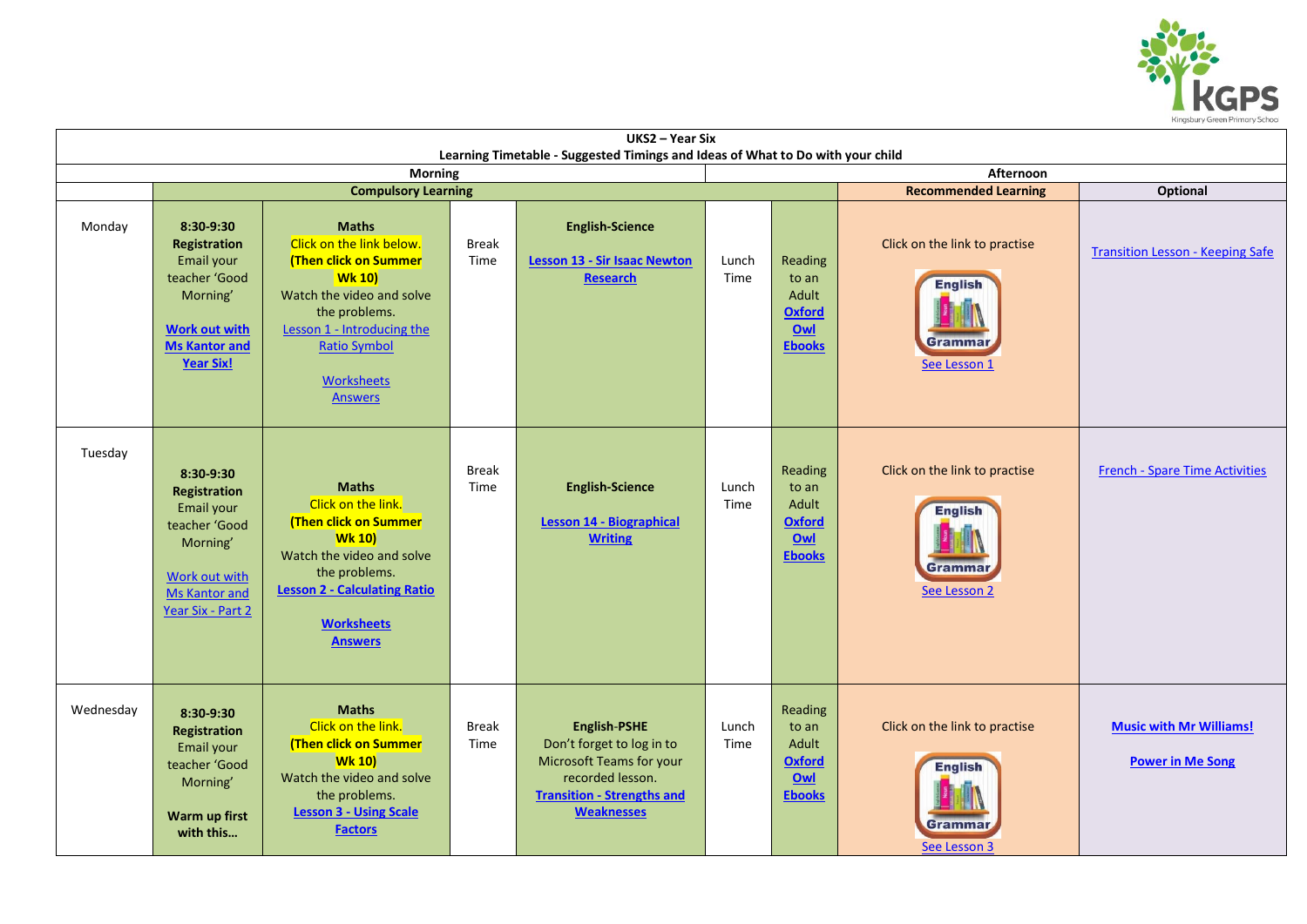

|          | <b>Football Skills</b><br>with Kevin                                                                                                                                   | <b>Worksheets</b><br><b>Answers</b>                                                                                                                                                                                     |                      |                                                                                                                                         |               |                                                                    |                                                                                                                                                                                                                                                                                                                         |                  |
|----------|------------------------------------------------------------------------------------------------------------------------------------------------------------------------|-------------------------------------------------------------------------------------------------------------------------------------------------------------------------------------------------------------------------|----------------------|-----------------------------------------------------------------------------------------------------------------------------------------|---------------|--------------------------------------------------------------------|-------------------------------------------------------------------------------------------------------------------------------------------------------------------------------------------------------------------------------------------------------------------------------------------------------------------------|------------------|
| Thursday | 8:30-9:30<br>Registration<br>Email your<br>teacher 'Good<br>Morning'<br>Now for<br>something a<br>little tricker<br>Work out with<br>Kevin - Football<br><b>Skills</b> | <b>Maths</b><br>Click on the link.<br>(Then click on Summer<br><b>Wk 10)</b><br>Watch the video and solve<br>the problems.<br>Lesson 4 - Ratio and<br><b>Proportion Problems</b><br><b>Worksheets</b><br><b>Answers</b> | <b>Break</b><br>Time | <b>English - PSHE</b><br>Don't forget to log in to<br>Microsoft Teams for your<br>recorded lesson.<br><b>Transition - Dreams</b>        | Lunch<br>Time | Reading<br>to an<br>Adult<br><b>Oxford</b><br>Owl<br><b>Ebooks</b> | Click on the link to practise<br><b>English</b><br>Grammar<br>See Lesson 4                                                                                                                                                                                                                                              | <b>Storyline</b> |
| Friday   | 8:30-9:30<br><b>Registration</b><br>Email your<br>teacher 'Good<br>Morning'<br><b>Basket Ball Skills</b><br>with Ms Kantor<br>and Kevin                                | <b>Maths</b><br>Click on the link.<br>(Then click on Summer<br><b>Wk 10)</b><br>Watch the video and solve<br>the problems.<br>Lesson 5 - Friday Challenge!                                                              | <b>Break</b><br>Time | <b>English - PSHE</b><br>Don't forget to log in to<br>Microsoft Teams for your<br>recorded lesson.<br><b>Transition - Setting Goals</b> | Lunch<br>Time | Reading<br>to an<br>Adult<br><b>Oxford</b><br>Qw<br><b>Ebooks</b>  | Click on the link to practise<br><b>English</b><br>Grammai<br>See Lesson 5<br><b>Year Five and Six Spellings</b><br>Practise ten spellings from your list and<br>write them out in sentences using your<br>neatest, cursive writing.<br>Click on the link below and get creative<br>with your writing!<br><b>Pobble</b> | <b>Storyline</b> |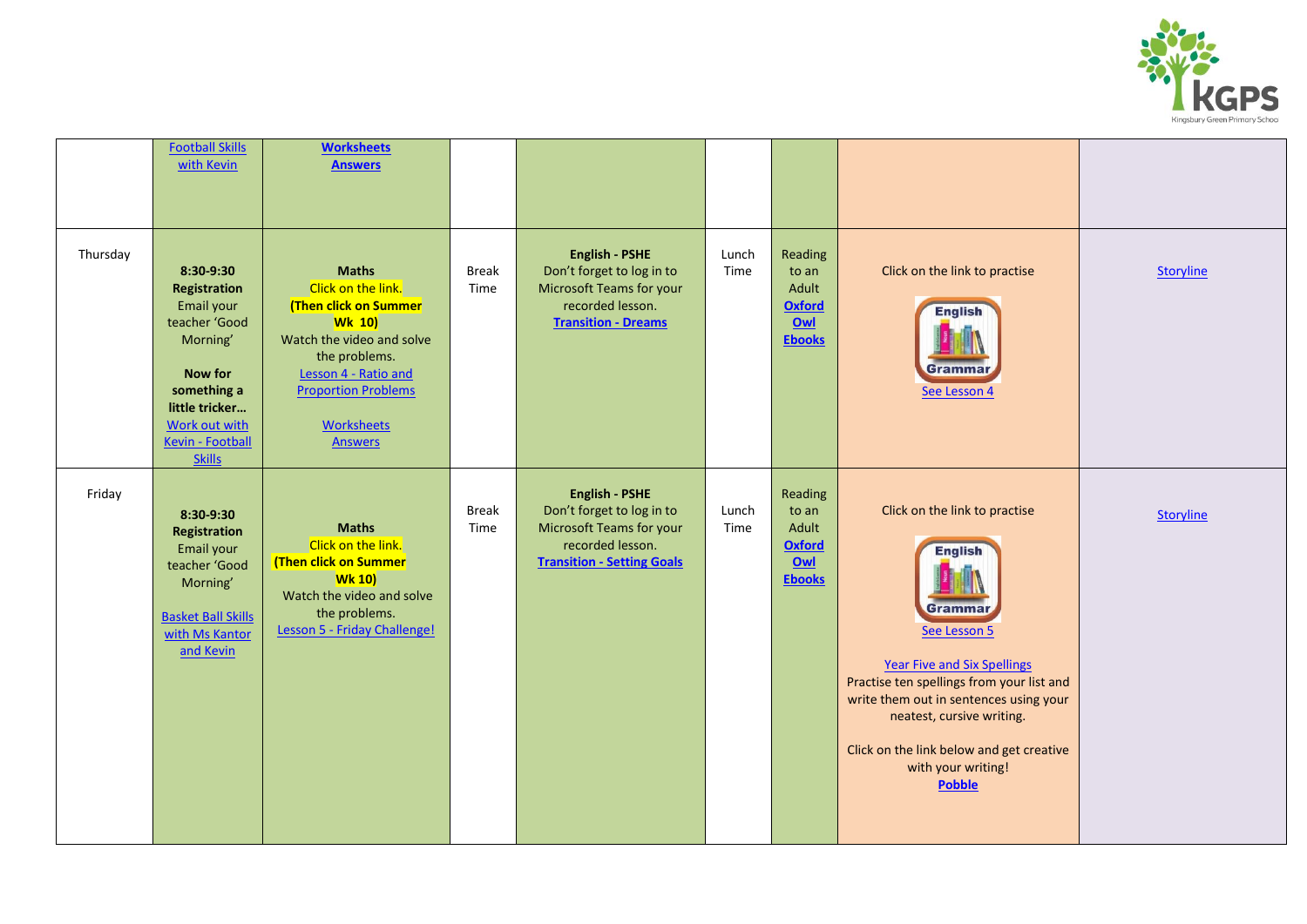

## **Additional Learning Resources that families may want to engage with:**

### **Oxford Owl for reading, spelling and maths:**

 Time to read! Why not read one of the e-books from the book library. Log in to choose a book. You can read a wider range of books and select one for your age band or challenge yourself with one above. **Use the log in and password details sent via parent mail**. There is also extra spelling and grammar practice too!

#### Click[: https://www.oxfordowl.co.uk/](https://www.oxfordowl.co.uk/)

- Select log in
- When the website opens, select "My class login"



Enter username and password and choose from options available to read an e-book

Practise spellings! To access the spellings please click the link below and then follow these steps.

#### Click[: https://www.oxfordowl.co.uk/](https://www.oxfordowl.co.uk/) and then click

- My Class Login.
- Read, Write Inc Spelling
- Extra Practice Zone
- Year Group
- Click on 'Activity' to open up a spelling rule. Practise one spelling rule each time.

## **Pobble 365 - for Creative writing:**

 Why not escape from your daily routine and immerse yourself into an imaginary world! Use the fantastic pictures in the Pobble 365 link below to write your own story! Bring it to school to share with your class.

<http://www.pobble365.com/>